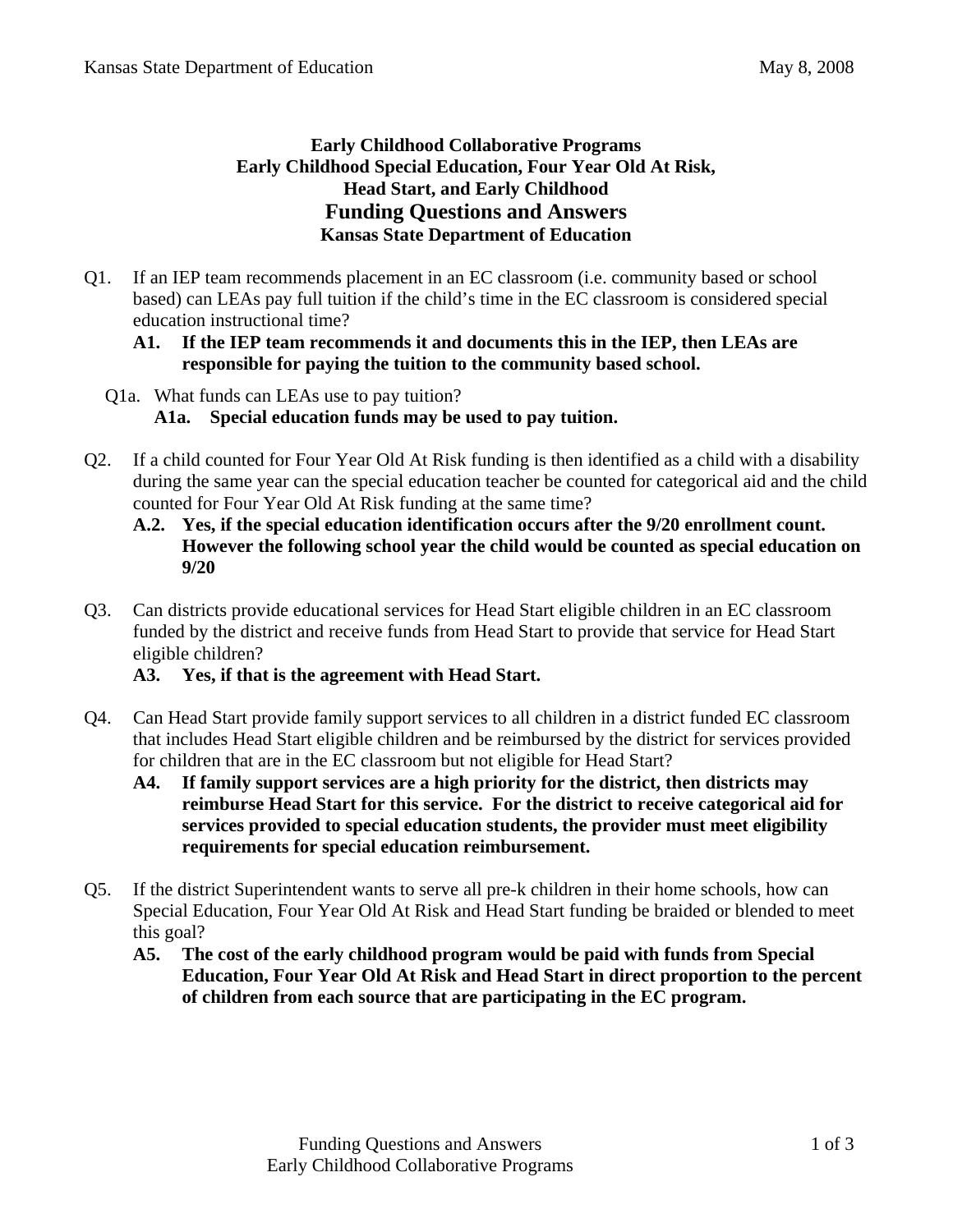- Q6. If a teacher has the appropriate licensure, can one teacher be the special education teacher and the Four Year Old At Risk teacher in the same classroom?
	- **A6. Yes. Categorical aid will be paid on a pro-rated basis based on the number of special education students versus the number of Four Year Old At Risk students.**
	- Q6a. How can the funds be braided/blended in this situation?
		- **A6a. The cost of the program would be paid with funds from Special Education and Four Year Old At Risk in direct proportion to the percent of children from each source that are in the classroom.**
	- Q6b. In cases where the At Risk teacher is also endorsed in special education, can a district apply for categorical aid independent of their cooperative or interlocal if they choose to serve special education students in their local At Risk program? **A6b. Yes**
- Q7. When Early Childhood Special Education (ECSE) teachers and Early Childhood (EC) teachers co-teach in a Four Year Old At Risk or Head Start classroom and there is a ratio of less than 50% of children with disabilities in relation to typically developing peers will categorical aid be prorated for the ECSE teacher?
	- **A7. Categorical aid for collaborative EC/ECSE programs will not have categorical aid prorated for the ECSE teacher if following two criteria are met:** 
		- **1. The district planning a collaborative EC/ECSE program has submitted the EC/ECSE Collaborative Program form included in the Special Education Reimbursement Guide by the date indicated each year; and**
		- **2. Program implementation accurately reflects the description provided in the EC/ECSE Collaborative Program form submitted to the state.**
	- Q7a. Can this co-teaching model be pre-approved for full categorical aid for the ECSE teacher and any special education paraprofessionals placed in the classroom?
		- **A7a. No pre approvals are necessary as funding is based on the two criteria outlined in A7. .**
- Q8. When an ECSE teacher is an itinerant teacher in a Four Year Old At Risk or Head Start classroom and there is a ratio of less than 50% children with disabilities in relation to typically developing peers will the ECSE teacher's categorical aid be pro-rated for his/her time spent delivering services in this setting?
	- **A8. No. If the ECSE teacher is providing special education services in this setting, categorical aid will not be reduced.**
- Q9. Is there anything in the Four Year Old At Risk program guidelines that would prohibit the designation of the ECSE teacher as itinerant placing the sole responsibility for the general education teaching on the Four Year Old At Risk Teacher? **A9. No.**